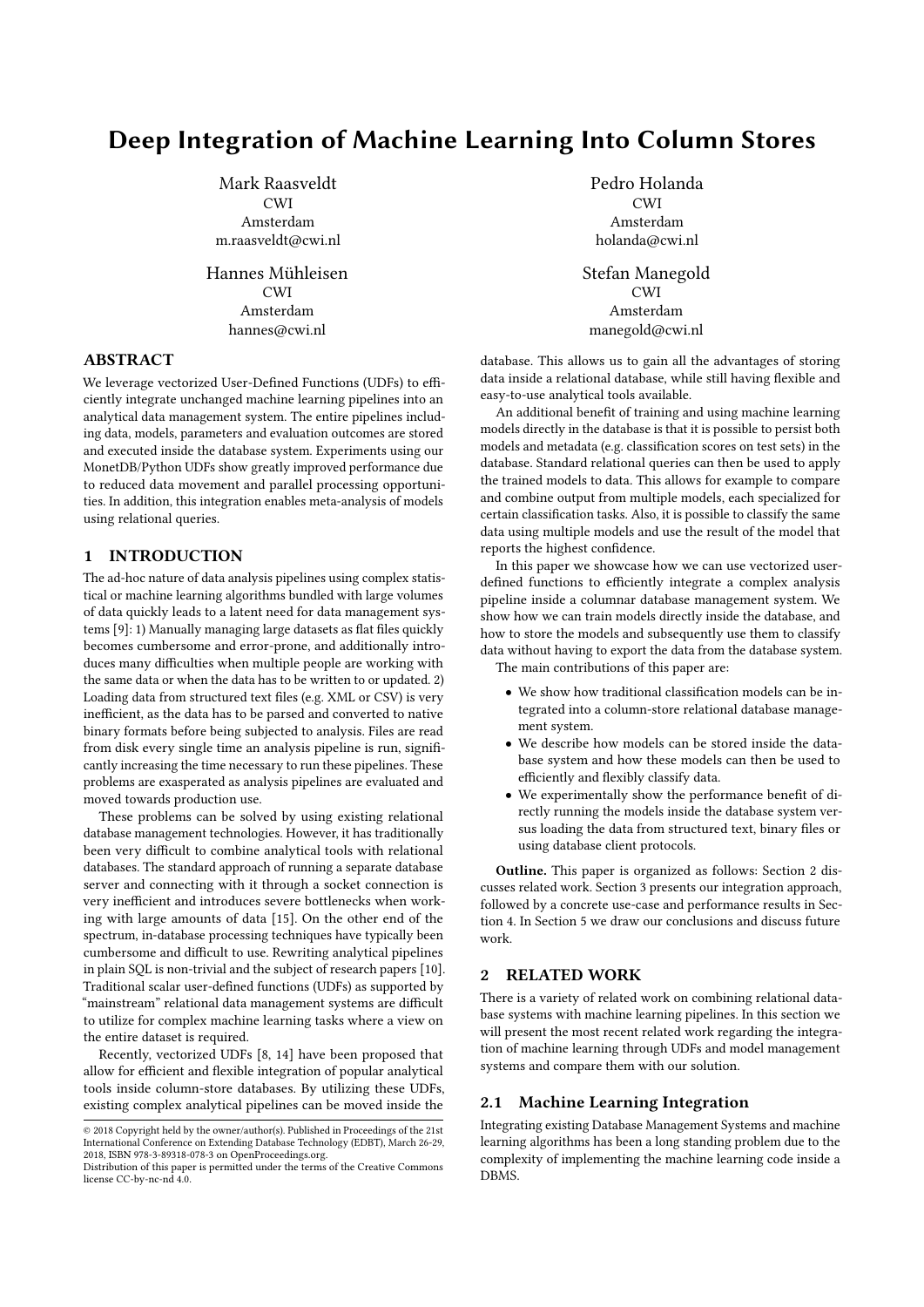Early work [\[2,](#page-3-6) [16\]](#page-3-7) on this focuses on rewriting analytical algorithms into portable SQL code. This allows the pipelines to be executed within any database system without requiring databasespecific modifications. However, rewriting complex analytical pipelines in SQL requires a lot of manual effort and might not be possible for certain algorithms because SQL is not a turing complete language.

In Ordonez et al. [\[12\]](#page-3-8), machine learning algorithms are translated to either C, C++ or C# code (depending on the DBMS language support) and inserted into UDFs. As a consequence they achieve high performance when analyzing large data sets compared to external data analysis tools, as data movement is mitigated. However, these algorithm must be coded in one of the previously listed languages. This often results in the need for rewriting code, because most prominent machine learning libraries are usually available in scripting languages (e.g., Python and R). In our solution we allow the developer to use popular scripting languages *together with their entire ecosystem of data analytics packages* as UDFs in MonetDB.

Other work [\[4,](#page-3-9) [6,](#page-3-10) [7\]](#page-3-11) focuses on more templated approaches for machine learning integration to reduce the necessity of code rewriting. However, the main disadvantage of these methods is that they only work for a limited subset of algorithms, which limits their applicability to general machine learning tasks.

#### 2.2 Machine Learning Model Management

When training and using a variety of models the problem of managing these models arises. This problem is exasperated because most Machine Learning Systems do not provide support for storing and querying their models. Due to these issues, data scientists quickly lose track of their models.

In Vartak et al. [\[19\]](#page-3-12), a system called ModelDB is introduced that can be used for storing, tracking and managing machine learning models in their native environment. This allows data scientists to use SQL to query their models based on their metadata (e.g., hyperparameters, parameters) and quality metrics (e.g., accuracy). It also has the option to store the used train/test data sets for each model. However, since ModelDB only stores the models in their native environment, it does not provide a solution for coupling machine learning applications with traditional relational databases.

#### <span id="page-1-0"></span>3 MACHINE LEARNING INTEGRATION

Machine learning pipelines consist of three stages [\[5\]](#page-3-13).

- (1) Preprocessing. In this stage, the raw data is loaded and cleaned. The data is normalized, and any inconsistencies from incorrect or missing measurements are corrected for or removed.
- (2) Training and Verification. In this stage, the cleaned data is used to train the model. Typically the training set is divided into parts, and techniques like cross validation are used to prevent overfitting the model.
- (3) Classification. In the final stage, the trained model is used to classify new data. In this stage, the model can still be refined further based on new data or new properties of the data.

The preprocessing stage can often be performed entirely within traditional database management systems. Loading data and simple cleaning operations such as missing value removal can be done using standard SQL queries. However, when more advanced

preprocessing such as interpolation is required, user-defined functions can be used to simplify this step.

The real challenge of integrating these pipelines into databases, however, is implementing the machine-learning models. The models rely on complex math operations and iterative refinement, which are not supported by standard-complaint SQL.

There are many libraries and packages in vectorized scripting languages that implement common machine learning and classification models, such as TensorFlow [\[1\]](#page-3-14) and Sci-Kit Learn [\[13\]](#page-3-15). Using vectorized user-defined functions, we can plug these libraries into the database. However, the typical processing pipelines must be adjusted so they can fit into a SQL workflow. In this section, we will describe how these analytical pipelines can be integrated into traditional database management systems through the use of user-defined functions.

## 3.1 Training

To train a classification model, we take a set of annotated data as input and use the annotations to find patterns in the data. After learning these patterns, the trained model can accurately classify un-annotated data.

The training pipeline therefore takes as input a set of columns representing the data, and a single column representing the classes of the data. This will be the input to our user-defined function. The output of this stage of the pipeline is the trained model, which will be the output of our UDF. The actual creation and training of the model will happen inside the function.

Model Storage. Models exist as in-memory objects within the scripting language. However, they can be serialized to a binary format for persistent storage on disk. In Python, this is done using the pickle library. In order to store the objects in the database we need to serialize the objects to this binary format, after which we can place them in a BLOB field.

#### Listing 1: Training The Model

<span id="page-1-1"></span>

| $\mathbf{1}$   | CREATE FUNCTION train(data INTEGER, classes INTEGER, |
|----------------|------------------------------------------------------|
| 2              | n_estimators INTEGER)                                |
| 3              | RETURNS TABLE(classifier BLOB, estimators INTEGER)   |
| $\overline{4}$ | LANGUAGE PYTHON                                      |
| 5              |                                                      |
| 6              | import pickle                                        |
| $\overline{7}$ | from sklearn.ensemble                                |
| 8              | import RandomForestClassifier                        |
| $\overline{9}$ |                                                      |
| 10             | clf = RandomForestClassifier(n_estimators)           |
| 11             |                                                      |
| 12             | clf.fit(data, classes)                               |
| 13             |                                                      |
| 14             | return {'classifier': pickle.dumps(clf),             |
| 15             | 'estimators':n_estimators }                          |
| 16             |                                                      |
|                |                                                      |

An example of a user-defined function that trains a Random Forest Classifier using Sci-Kit Learn is given in Listing [1.](#page-1-1) This function can be called from within SQL with the model data, classes and the amount of estimators(i.e., model parameters) as input, and will produce a table containing the trained classifier and its meta-data as output. This table can either be stored in the database, or used directly as input to another function that uses the trained classifier (if no persistent storage is necessary). Note that it is trivial to alter this UDF to train a different model from the Sci-Kit Learn library, as all that is required is importing a different model and using that.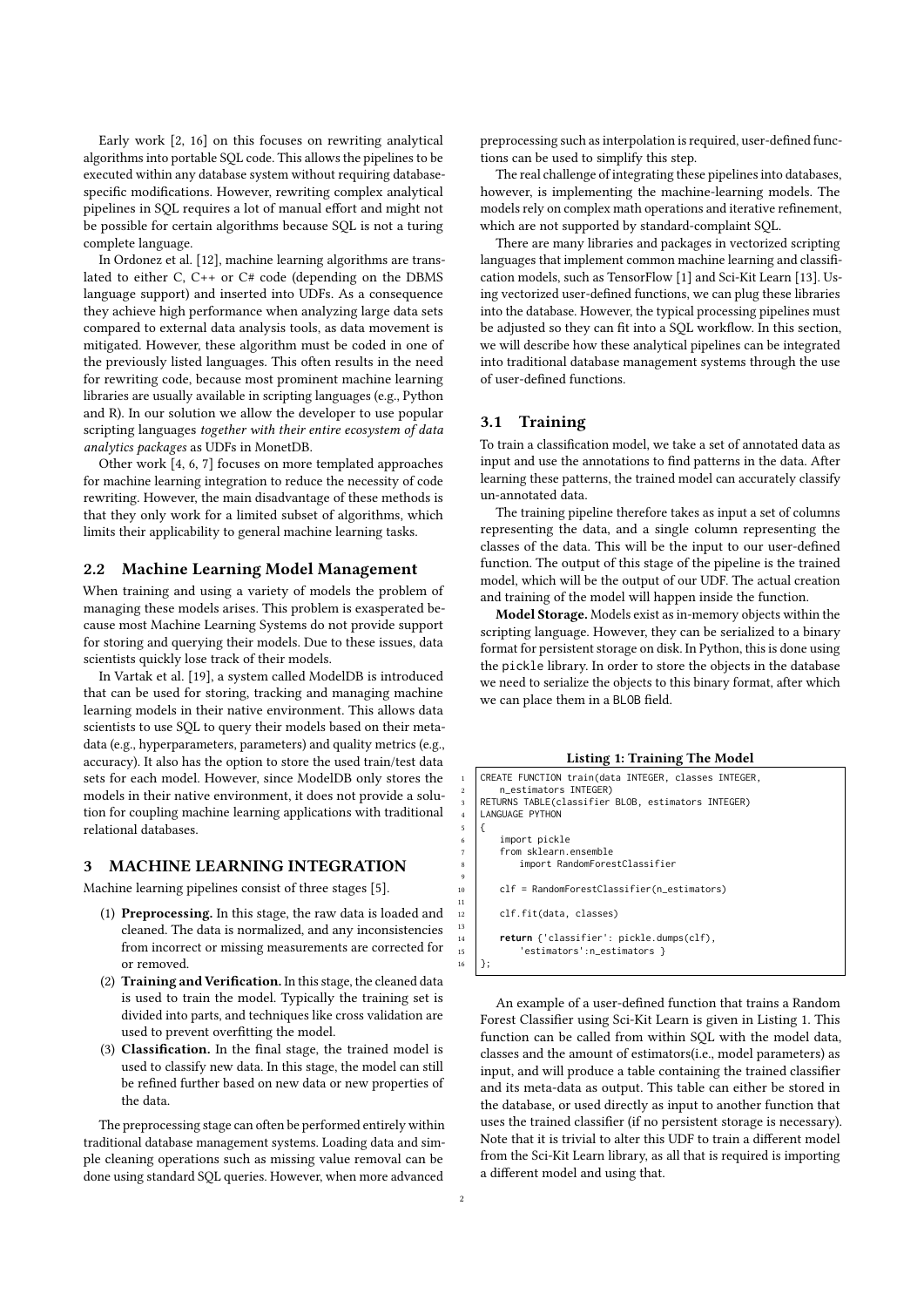# 3.2 Classification

After the model has been trained, it is ready to accept unlabeled data and can be used to classify that data. The classification stage therefore takes as input a set of columns representing the unannotated data, and the trained classifier that will be used to classify the data. The output is the set of predicted labels produced by the classifier. Inside the user-defined function, the classifier will again have to be deserialized into an in-memory object, after which it can be used to classify the input data and produce a set of labels.

An example of a user-defined function that classifies a set of data is given in Listing [2.](#page-2-1) This function can be called from within SQL with the unlabeled data and the classifier as input, and will produce a list of predicted classes.

Listing 2: Classification

```
CREATE FUNCTION predict(data INTEGER, classifier BLOB)
    RETURNS INTEGER
3 LANGUAGE PYTHON
        import pickle
        6 classifier = pickle.loads(classifier)
        7 return classifier.predict(data)
\mathbf{R} | \mathbf{R}
```
The predict function can be used both to test a trained model and to classify a set of new data using such a model. The model can be tested by predicting a set of data for which the labels are known, and comparing the predicted labels against the new labels. The model can be used to

## 3.3 Ensemble Learning

<sup>4</sup>

In addition to only storing the trained models, we can store additional metadata about the models in the database. This metadata can include information such as parameters used to instantiate the model, or information about the effectiveness of the model obtained through testing it against certain datasets. We can then choose a model to classify new data based on this metadata, or we could classify the data using multiple models that are stored and use the results from the classifier with the highest confidence.

#### <span id="page-2-0"></span>4 EXPERIMENTAL ANALYSIS

In this section, we demonstrate how a real classification pipeline can be integrated into a column-store database, and show how the in-database processing pipeline performs when compared against the same pipeline implemented in a standard scripting language where the input data is loaded from a file or transferred over a database socket connection.

The pipeline we use in our experiments is used to attempt to classify who people from North Carolina will vote for in the Presidential Elections based on data from the 2012 Presidential Election. For this purpose, we use two separate datasets:

- The North Carolina Voters Dataset contains the information about the individual voters. This is a dataset of 7.5M rows, where each row contains information about the voter. There are 96 columns in total, describing characteristics such as place of residence, gender, age and ethnicity. Note that we do not know who each person actually voted for, as this information is not publicly available.
- The Precint Votes Dataset contains the aggregated voting statistics for each precinct, (i.e., how many people in each precinct voted Democrat, and how many voted Republican). This dataset has 2751 rows, one for each precinct in North Carolina.

By combining these two datasets we can attempt to classify individual voters. We know the voting records of a specific precinct, and we know in which precinct each person voted, so we can make an educated guess who each person voted for based on this information.

Preprocessing. As we do not have the true class labels for each voter, we have to generate them from the information we have about the precincts. This requires us to join the voter data with the precinct data, giving us the voting records of the precinct that each voter voted in. We then generate a "true" class label for each voter using a weighted random function based on the precinct voting records. For example, if voters in a specific precinct voted for Democrats 60% of the time, each voter in that precinct has a 60% chance of being classified as Democrat and 40% chance of being classified as Republican.

Training. After we have generated the true class labels, we have to train the model using the data and the labels. However, we don't simply want to use all the data for training. Instead, we want to divide the data into a train and a test set to prevent overfitting. For this reason, we split the data into a train and a test set. We then feed the data in the train set to the model using the function shown in Listing [1](#page-1-1) and store the resulting model in the database.

Testing. After the model is trained, we want to test how it performs by classifying the data in the test set and looking at the results. We can classify the voters in the test set by running the function shown in Listing [2.](#page-2-1) After having obtained the predicted class labels, we can test the accuracy of our model by comparing against the known true class labels of the data. However, since we only have the generated class labels of the individual voters, comparing the predicted labels against those would not give us a lot of information about our classification accuracy. Instead, we aggregate the total amount of predicted votes for each party by precinct. Then we compare the aggregated predictions against the known amount of votes in each precinct.

Performance Analysis. To determine how well our in-database processing solution performs compared to ad-hoc analysis pipelines we have implemented the pipeline described above both (1) using MonetDB/Python UDFs and (2) inside Python, using various different methods of initially loading the data. For loading the data in Python, we have experimented with loading from binary files (NumPy [\[20\]](#page-3-16) files and HDF5 [\[18\]](#page-3-17) using PyTables), CSV files using an optimized parser, transferring the data to Python through a database socket connection (with PostgreSQL [\[17\]](#page-3-18), MySQL [\[21\]](#page-3-19) and SQLite [\[3\]](#page-3-20) as database servers). For the scenarios where the data is stored inside a relational database, we use SQL to perform the preprocessing steps involving joins and aggregations. Whereas for the pure Python solutions, we use the Pandas library [\[11\]](#page-3-21) to perform these steps.

The experiments were run on a Fedora (Release 26) machine with 2.6GHz 8-core Intel Xeon processor (Turbo Boost up to 3.2GHz), 20MB shared L3 cache and 256 GB of RAM. The datasets and source code used for the experiments are publically avail $able<sup>1</sup>$ .

Results. The results of the benchmark are displayed in Figure [1.](#page-3-22) The numbers display the total time required to run the entire classification pipeline, whereas the bottom gray bars indicate the time spent loading the initial data into Python.

<span id="page-2-2"></span><sup>&</sup>lt;sup>1</sup>https://github.com/pholanda/VoterClassification